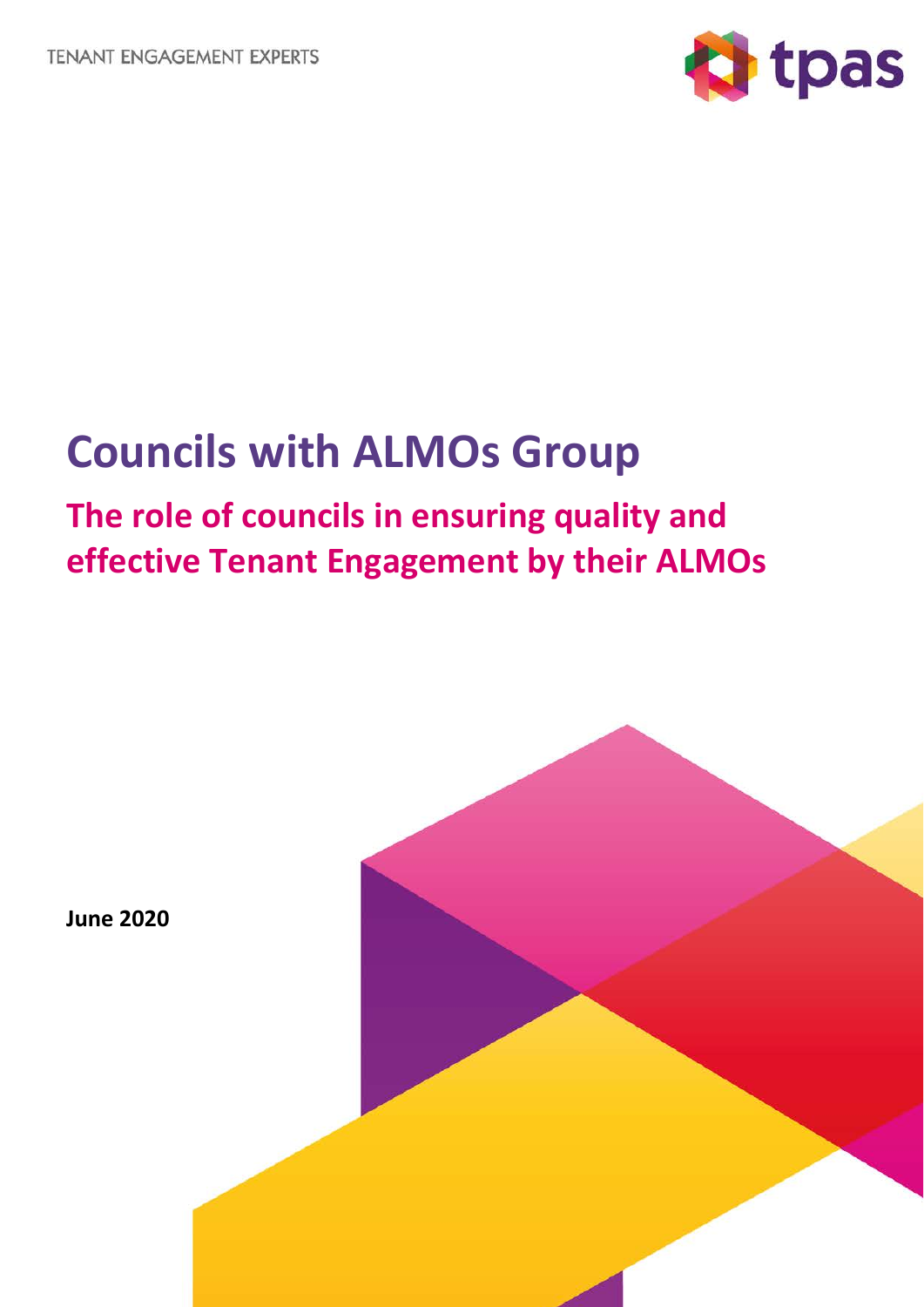

## **Contents**

| 1. Introduction and aims of review               | 3  |
|--------------------------------------------------|----|
| 2. Background                                    | 4  |
| 3. Methodology                                   | 5  |
| 4. Summary of report                             | 6  |
| 5. Key Findings                                  | 8  |
| 5.1 Relationships                                | 8  |
| 5.2 Housing conditions and tenant satisfaction   | 8  |
| 5.3 Key performance indicators                   | 9  |
| 5.4 Tenant engagement strategies                 | 9  |
| 5.5 Regulation                                   | 10 |
| 5.6 Governance and decision making               | 11 |
| 5.7 Empowering communities                       | 11 |
| 5.8 Involving everyone                           | 13 |
| 5.9 Complaints                                   | 15 |
| 5.10 Tenant Scrutiny                             | 16 |
| 5.11 Tenancy audits and customer insights        | 16 |
| 5.12 Measuring outcomes and impact of engagement | 17 |
| 5.13 When can tenants go direct to the council   | 18 |
| 5.14 Tenants understanding of the ALMO           | 18 |
|                                                  |    |

| Appendix A |  |
|------------|--|
|            |  |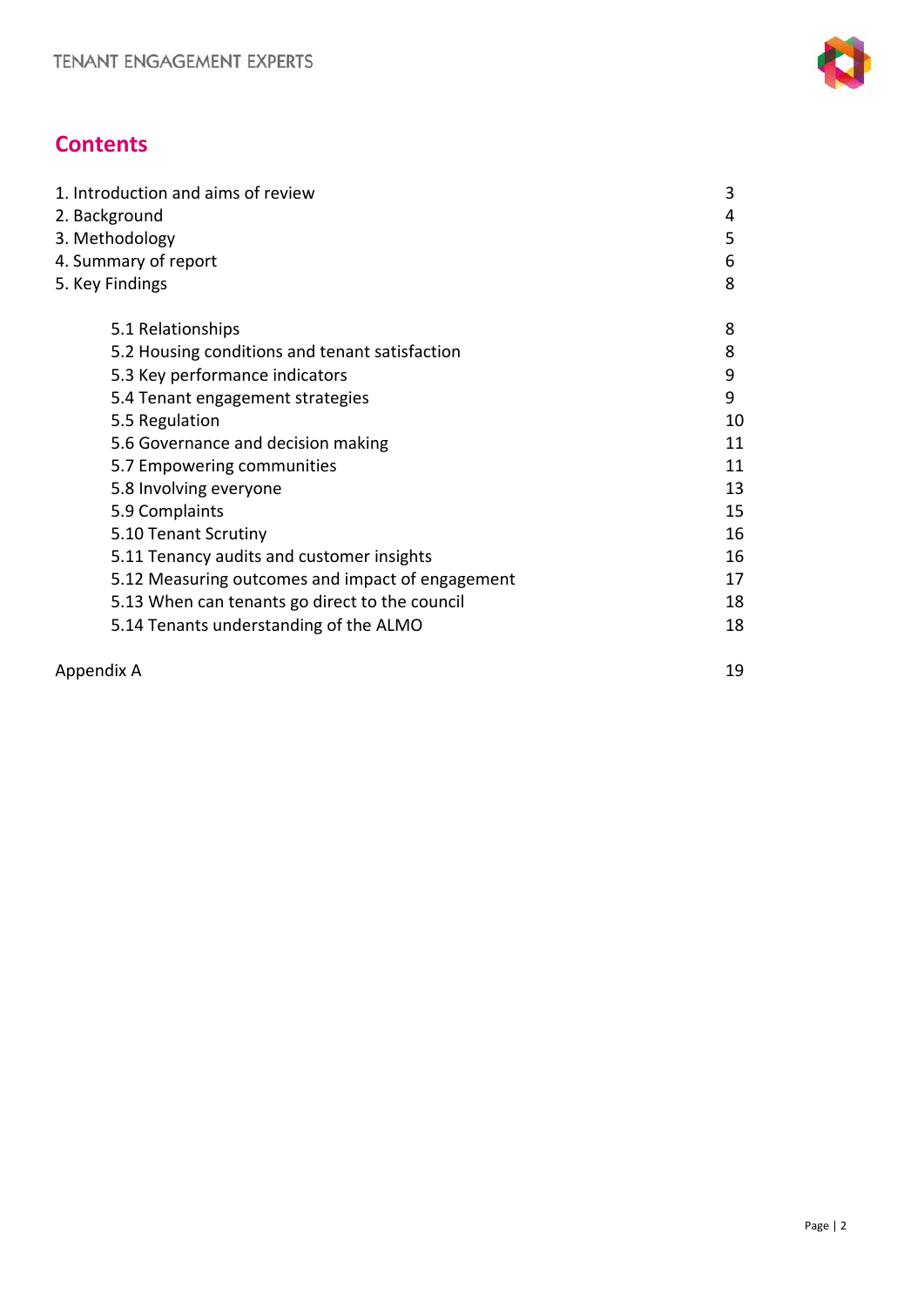

## **1. Introduction and aims of review**

Tpas was commissioned by Councils with ALMOs Group (CWAG) to undertake a piece of work looking specifically at the way tenant engagement is delivered, where this function has been delegated to an Arms-Length Management Organisation (ALMO) and how councils should provide robust oversight and monitoring.

Tenant engagement is an area where councils are keen to improve performance and ensure their engagement offer reflects the best practice within the sector.

In the past, many councils may have delegated this activity to the ALMO with little direct involvement. This project will look to identify and address the particular issues and challenges for councils in ensuring that the tenant engagement arrangements in their area are working effectively and are appropriately focused and meaningful.

This report should be used as an important resource to encourage a partnership approach between councils and their ALMOs, an understanding of the wider strategic context of engagement and how this translates to the engagement arrangements in place within local areas.

It is an opportunity to set out key roles and responsibilities around the delivery of engagement as part of a wider approach to improve performance, and for councils to establish a robust framework to provide strategic oversight and supplement the monitoring of their ALMOs, alongside the Management Agreement.

The key aim of this project is to provide a toolkit for councils to ensure that tenant engagement is sufficiently covered in contractual arrangements with the ALMO and how they can ensure their ALMOs are complying with management agreements, regulatory and legislative standards and have meaningful tenant engagement embedded into the organisational culture.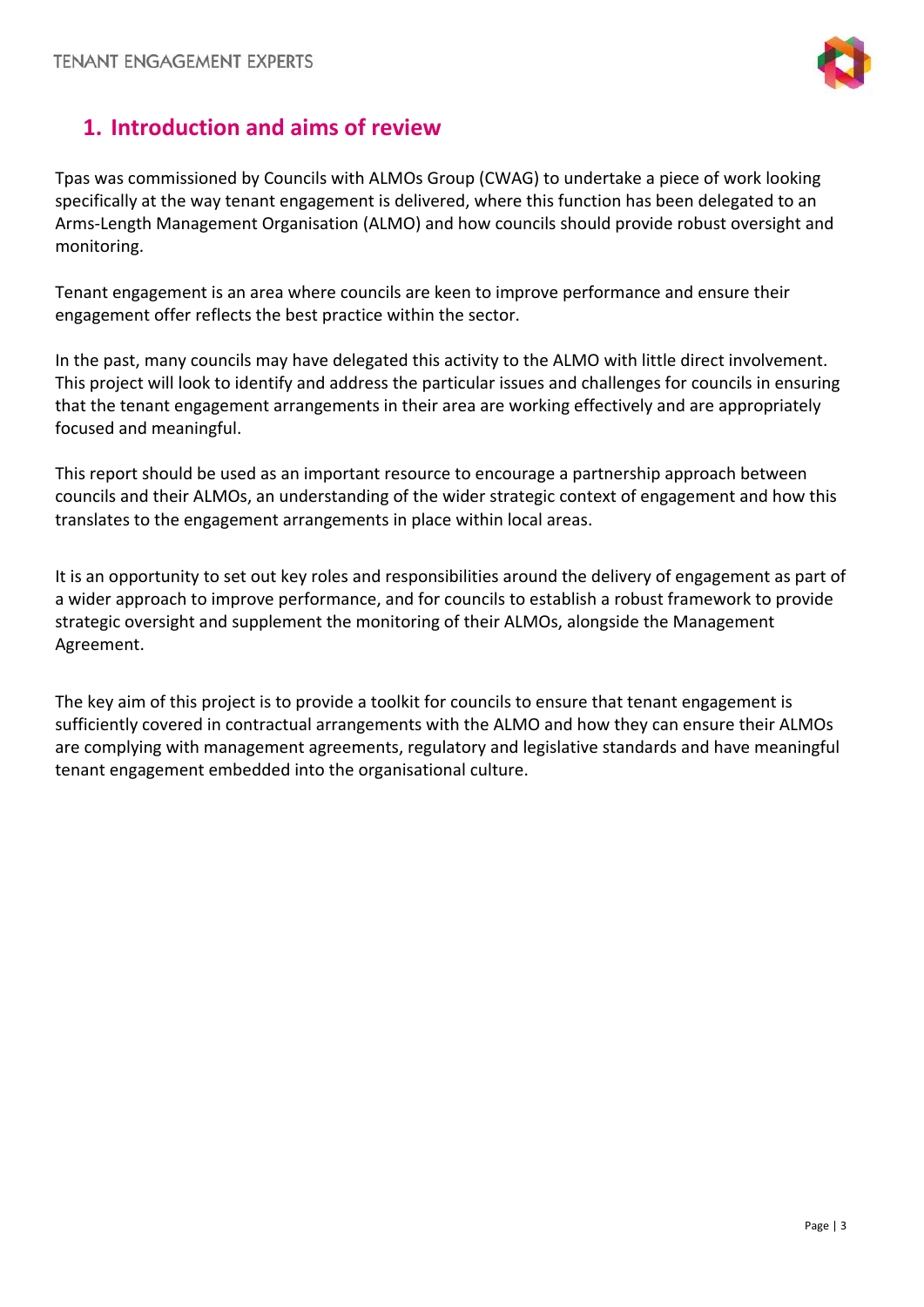

## **2. Background**

ALMOs were first established as not-for-profit companies in 2002 to manage housing on behalf of their council. Many councils chose to set up ALMOs as a way to access Decent Homes funding, the alternative being stock transfer to a housing association.

CWAG began as an informal grouping of officers from councils that had set up ALMOs, meeting to share good practice and support in the early days of the establishment of the ALMO model. The National Federation of ALMOs (NFA) was established in 2003 to represent the interests of ALMOs at national level through lobbying and negotiation with central Government on their behalf.

In 2007, the group moved to formalise its structure and role, becoming a Special Interest Group of the Local Government Association. Since then the group has been working to ensure that the interests of councils with ALMOs are fully recognised in wider policy proposals and debates.

ALMOs are wholly owned local authority companies. The ALMO Board is responsible for agreeing the strategic direction of the company and holding its executive team to account on delivery and performance. The executive team are responsible for delivering the service and meeting the performance targets agreed with the Board and the council, as well as meeting legal and regulatory responsibilities, including health and safety and building regulation.

Each ALMO has a management agreement with its council that sets out the specific services it will undertake. The Council is responsible for monitoring that agreement and the performance of the ALMO. In the event of under-performance or serious concerns with services, the council will normally put in place an improvement plan and if not met, has the ultimate sanction of bringing the service back inhouse and dissolving the ALMO.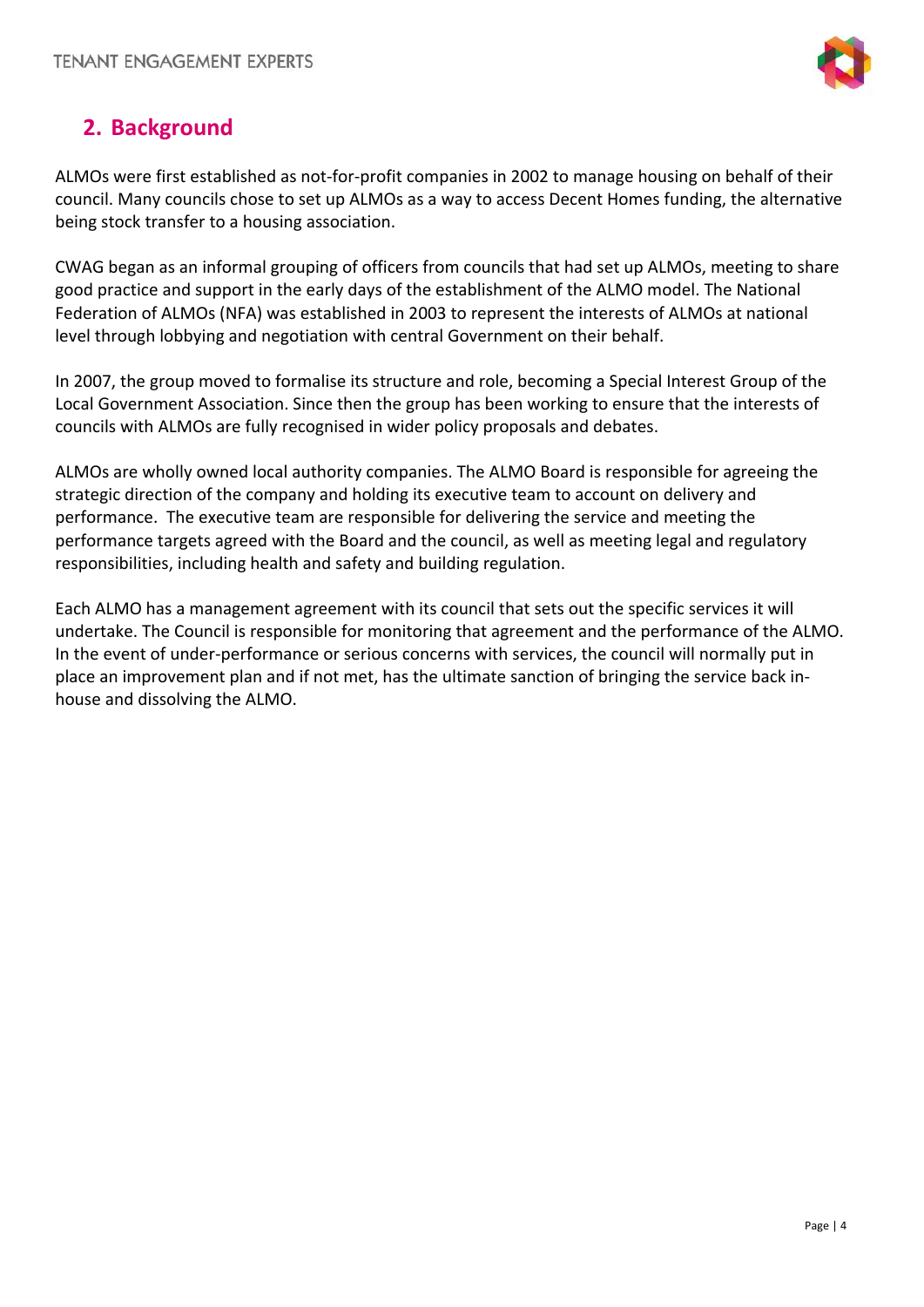

### **3. Methodology**

#### **Online Survey**

An initial short survey was emailed to CWAG members as a starting point for the research. The NFA and CWAG promoted the survey to their members and 34 completed surveys were received (19 responses were received from ALMOs and 15 responses from councils).

#### **Telephone Calls**

Following on from the survey, Tpas undertook telephone calls with 10 organisations across the councils and ALMOs breakdown as above.

#### **Roundtable event**

A roundtable event was held in London, hosted by Tower Hamlets Homes. Representatives from four organisations attended and talked in greater depth about:

- what works, and what does not work, in terms of relationships, the client role, monitoring and managing performance;
- **how delivery is managed and expectations agreed;**
- what they felt good practice should be in the above areas.

It should be recognised that one to one feedback into this review from councils was limited. Therefore, Tpas carried out a wider review of good practice in tenant engagement and utilised recent research to give this project increased validity and a wider base of evidence.

#### **Literature Review**

A literature review was carried out to supplement and support the findings of the research.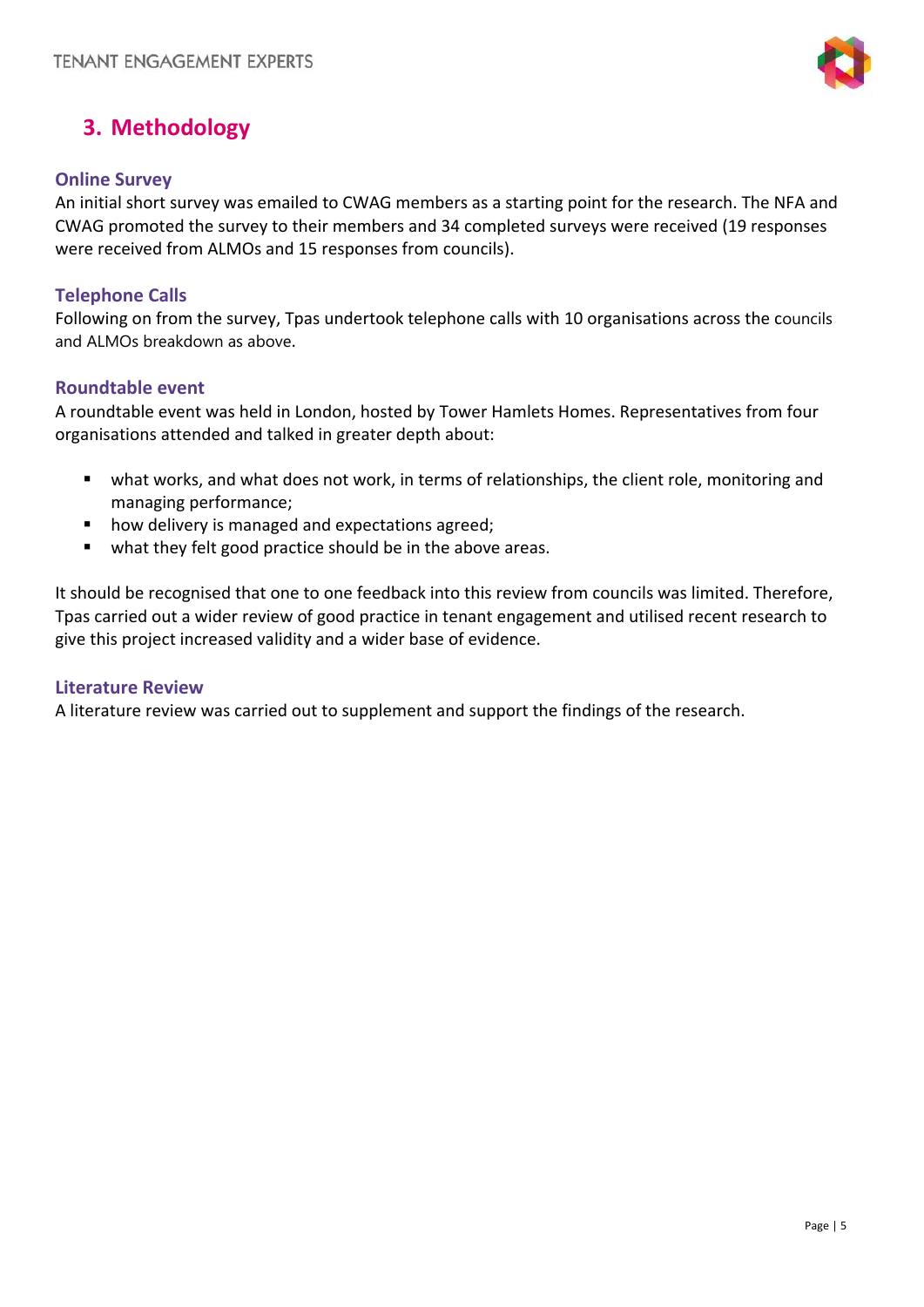

## **4. Summary of the report**

ALMOs undertake the majority of tenant engagement activities and all have a focus on tenant engagement themselves, however it tends to be an element of other objectives rather than having a service profile in its own right in many cases.

ALMOs offer a range of activities and approaches to tenant engagement but their effectiveness is not always scrutinised and tenants can be unsure as to its value or impact and who, council or ALMO, is responsible for what.

Complaints remain the key and most frequent contact between tenants and their ALMOs/councils.

| <b>Theme</b>               | <b>Findings</b>                       | <b>Recommendations</b>                        |
|----------------------------|---------------------------------------|-----------------------------------------------|
| 1. Relationships           | Hands-off approach, relying on        | Increase presence of tenancy engagement in    |
|                            | management agreement                  | management agreements                         |
| 2. Housing Conditions &    | Many ALMOs top performers for         | Use benchmarking as a tool to drive           |
| <b>Tenant Satisfaction</b> | overall satisfaction with landlord    | performance                                   |
| 3. KPIs for Tenant         | Most ALMOs have no specific KPIs      | Develop KPIs, use good practice, consider net |
| Engagement                 | or rely on STAR survey                | promoter score model                          |
| 4. Tenant Engagement       | Tenant engagement delegated to        | Link tenant engagement strategy directly to   |
| <b>Strategies</b>          | ALMO with general council             | business/corporate plans.                     |
|                            | oversight of policies and strategies. | Celebrate and publicise achievements in       |
|                            |                                       | tenant engagement.                            |
| 5. Regulation              | Council has responsibility for        | Increase priority of assurance of compliance  |
|                            | regulatory compliance.                | with consumer standards.                      |
|                            | Should provide genuine                | Encourage tenant engagement to be present     |
|                            | opportunities for tenants to          | in, and a key aspect of, organisational       |
|                            | engage/have their views heard         | culture.                                      |
|                            | Good governance, data and             | Check tenant engagement applies to all        |
|                            | systems are key to managing           | standards.                                    |
|                            | compliance and risk                   | Assess approach using Tenant Involvement &    |
|                            |                                       | <b>Empowerment Standard</b>                   |
|                            |                                       | Accurate, timely and effective monitoring     |
|                            |                                       | and escalation mechanisms in place            |
|                            | Councils and ALMOs don't use self-    | Focus on the "right" outcomes and effective   |
|                            | assessment tools as frequently as     | relationships. Develop self-assessment tool   |
|                            | <b>RPs</b>                            | for tenant engagement                         |
| 6. Governance &            | ALMO Boards are responsible for       | Councils to have full oversight of board      |
| <b>Decision Making</b>     | ensuring their compliance with        | structures and standards.                     |
|                            | regulation                            |                                               |
| 7. Empowering              | Genuine engagement balances           | Councils to measure activities and            |
| <b>Communities</b>         | power relationship and ensures        | effectiveness of ALMOs tenant engagement      |
|                            | landlord works in tenants' best       |                                               |
|                            | interest.                             |                                               |
|                            | Processes for ensuring tenant         | ALMOs need to ensure and demonstrate          |
|                            | feedback reaches governance           | openness/transparency and publicise how       |
|                            | structures varies and range of        | feedback is used positively. Changes to       |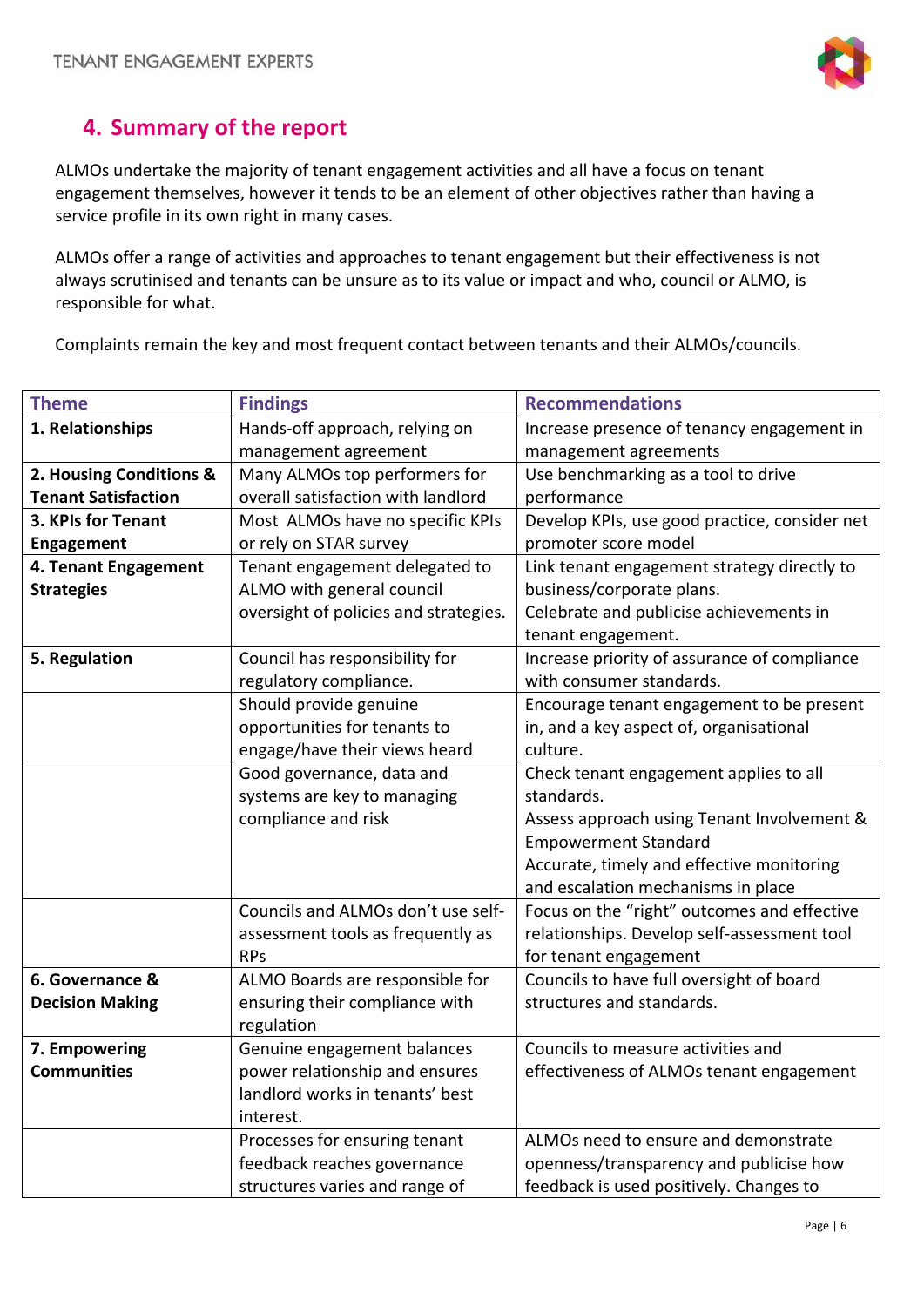

|                                  | communication methods are                                  | management agreement should be consulted                                              |
|----------------------------------|------------------------------------------------------------|---------------------------------------------------------------------------------------|
|                                  | involved                                                   | on with tenants.                                                                      |
| 8. Involving Everyone            | Need the right activities at the                           | Regularly review engagement approach and                                              |
|                                  | right time delivered in the right                          | fit with tenant base. Monitor effectiveness                                           |
|                                  | way.                                                       | and value of different activities.                                                    |
|                                  | ALMOs using insight to digitise                            | Digital services should be designed by                                                |
|                                  | services and engagement.                                   | tenants for tenants.                                                                  |
|                                  | Successful engagement relies on                            | Councils to ensure that adequate resources                                            |
|                                  | support, mentoring and training.                           | are in place for effective engagement to take                                         |
|                                  |                                                            | place and publicise opportunities.                                                    |
| 9. Complaints                    | Usually a two-stage process                                | Consider using independent advocacy and                                               |
|                                  | including referral to designated                           | mediation services.                                                                   |
|                                  | person.                                                    |                                                                                       |
|                                  | "Every Voice Counts": complaints                           | Operate a comprehensive complaints                                                    |
|                                  | are often the first, ad hoc only,                          | framework that is developed with tenants.                                             |
|                                  | contact tenants have with ALMOs                            |                                                                                       |
| 10. Tenant Scrutiny,             | Most ALMOs have tenant led                                 | Resident led scrutiny to feature at monitoring                                        |
| <b>Tenancy Audits &amp;</b>      | scrutiny/co-regulatory approach.                           | meetings.                                                                             |
| <b>Customer Insight</b>          |                                                            |                                                                                       |
|                                  | Tenancy audits can improve                                 | ALMOs should collect information and                                                  |
|                                  | engagement and recruit tenants                             | offer/stimulate involvement with scrutiny                                             |
|                                  | into engagement framework.                                 | and service improvement.                                                              |
| 11. Measuring                    | Impact assessments vary between                            | ALMOs need to timetable impact assessment                                             |
| <b>Outcomes and Impact</b>       | organisations                                              | and share results with councils.                                                      |
| 12. When can tenants go          | Ranges from any time to planning                           | Councils need to show a clear route for                                               |
| directly to the council          | consultation and different services                        | tenants to engage directly with them and in                                           |
|                                  | to whistle-blowing and serious                             | what circumstances, including when ALMO                                               |
| 13. Tenants                      | complaints.                                                | response is unsatisfactory.                                                           |
|                                  | Tenants don't always understand<br>the different roles and | Councils should clearly outline their<br>responsibilities and the services undertaken |
| understanding the<br><b>ALMO</b> | responsibilities of the ALMO and                           | on their behalf by the ALMO; this should be                                           |
|                                  | council                                                    | affirmed in ALMOs annual reports with                                                 |
|                                  |                                                            | examples of work done.                                                                |
|                                  |                                                            |                                                                                       |
|                                  |                                                            | Councillors should make sense/reality checks                                          |
|                                  |                                                            | of ALMOs tenant engagement activities.                                                |
|                                  |                                                            |                                                                                       |

Tenant Engagement needs a high profile with dedicated governance, performance monitoring and scrutiny that involves tenants themselves.

Engagement needs to be properly resourced and its effectiveness regularly reviewed. Division of responsibilities, escalation procedures and how tenant feedback is used and its impact, needs to be clearly and consistently set out.

Tenants should be in involved in the design and evaluation of tenant engagement as they should be with other services.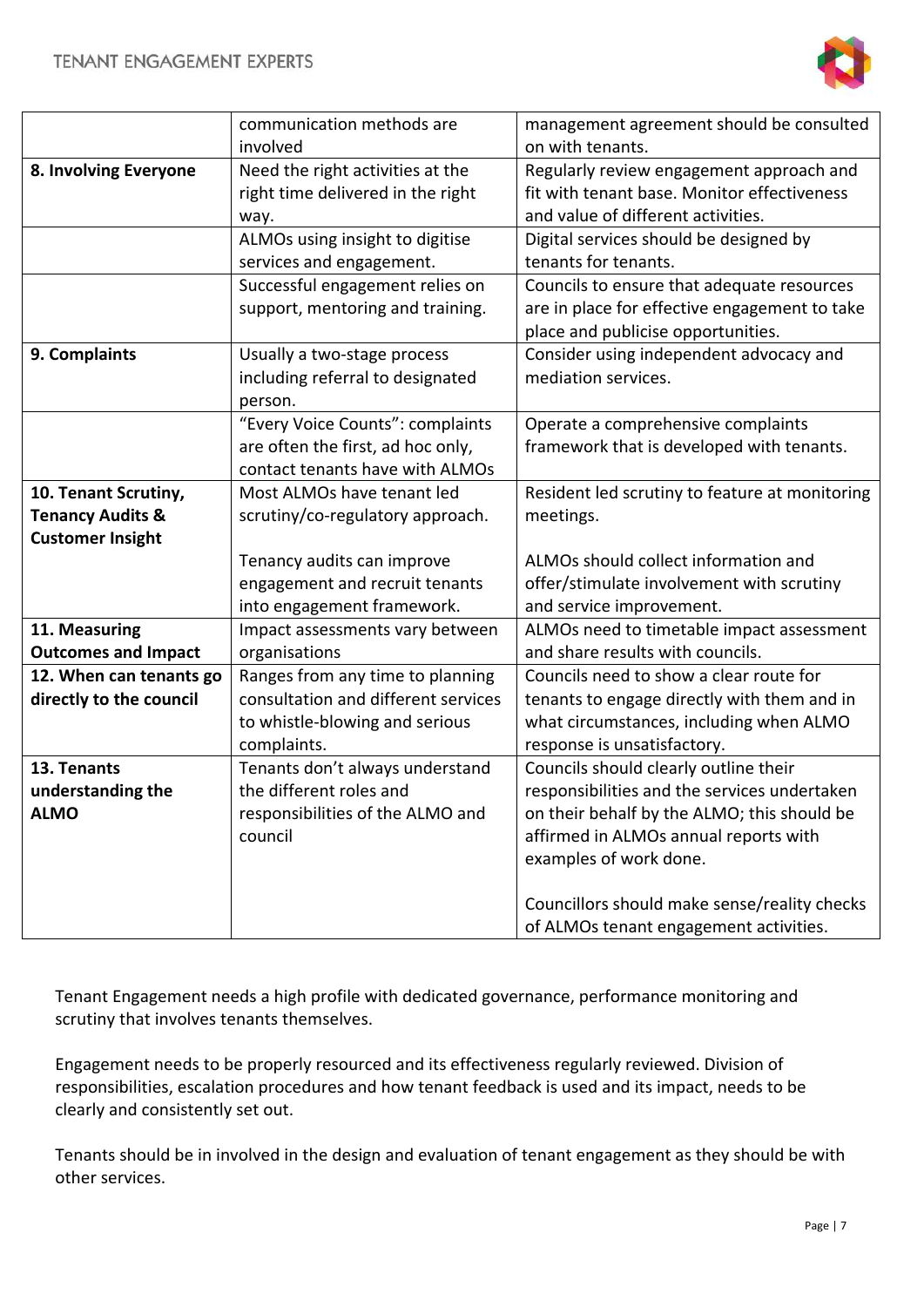

## **5. Key Findings**

#### **5.1 Relationships**

Councils and their ALMOs work closely together and are natural partners for many services beyond the immediate housing management role i.e. community development and regeneration, crime reductions and anti-social behaviour.

However, in relation to tenant engagement, councils tend to have a 'hands off' approach to the strategic and operational aspects of the tenant engagement service delivered by their ALMO, relying on monitoring via their Management Agreements.

In the main, councils gain assurance via regular client meetings and oversight of key performance data supplied to them by their ALMO. Most councils utilise their ALMOs to carry out consultation in relation to their responsibilities as a landlord, i.e. rent increases, changes to tenancy agreements, changes to lettings policy.

 **Recommendation:** Councils should strengthen their requirements in tenant engagement in drawing up or reviewing their management agreements going forward.

#### **5.2 Housing Conditions and Tenant Satisfaction**

Generally, tenant satisfaction is high where an ALMO undertakes the landlord role, with many performing in the top quartile in relation to overall satisfaction with the landlord.

Some examples of this are shown below:

| <b>ALMO</b>               | <b>Tenant satisfaction with Landlord</b> | <b>Upper Quartile</b> |
|---------------------------|------------------------------------------|-----------------------|
| Derby Homes               | 94.4                                     | 89.9                  |
| Nottingham City Homes     | 90                                       | 89.9                  |
| Newark and Sherwood Homes | 90                                       | 89.9                  |
| Berneslai Homes           | 89                                       | 89.9                  |
| <b>Six Town Housing</b>   | 96.5                                     | 89.9                  |

| <b>ALMO</b>                             | Satisfaction with views taken into | <b>Upper Quartile</b> |
|-----------------------------------------|------------------------------------|-----------------------|
|                                         | account                            |                       |
| Derby Homes                             | 83.3                               | 75.3                  |
| Nottingham City Homes                   | 78                                 | 75.3                  |
| <b>Stockport Homes</b>                  | 97.4                               | 75.3                  |
| *Data taken from website published data |                                    |                       |

 **Recommendation:** Councils to consider benchmarking performance of all ALMOs as a monitoring tool to drive improvement of their own ALMO. [https://www.gov.uk/government/statistics/housing](https://www.gov.uk/government/statistics/housing-statistic)[statistic](https://www.gov.uk/government/statistics/housing-statistic)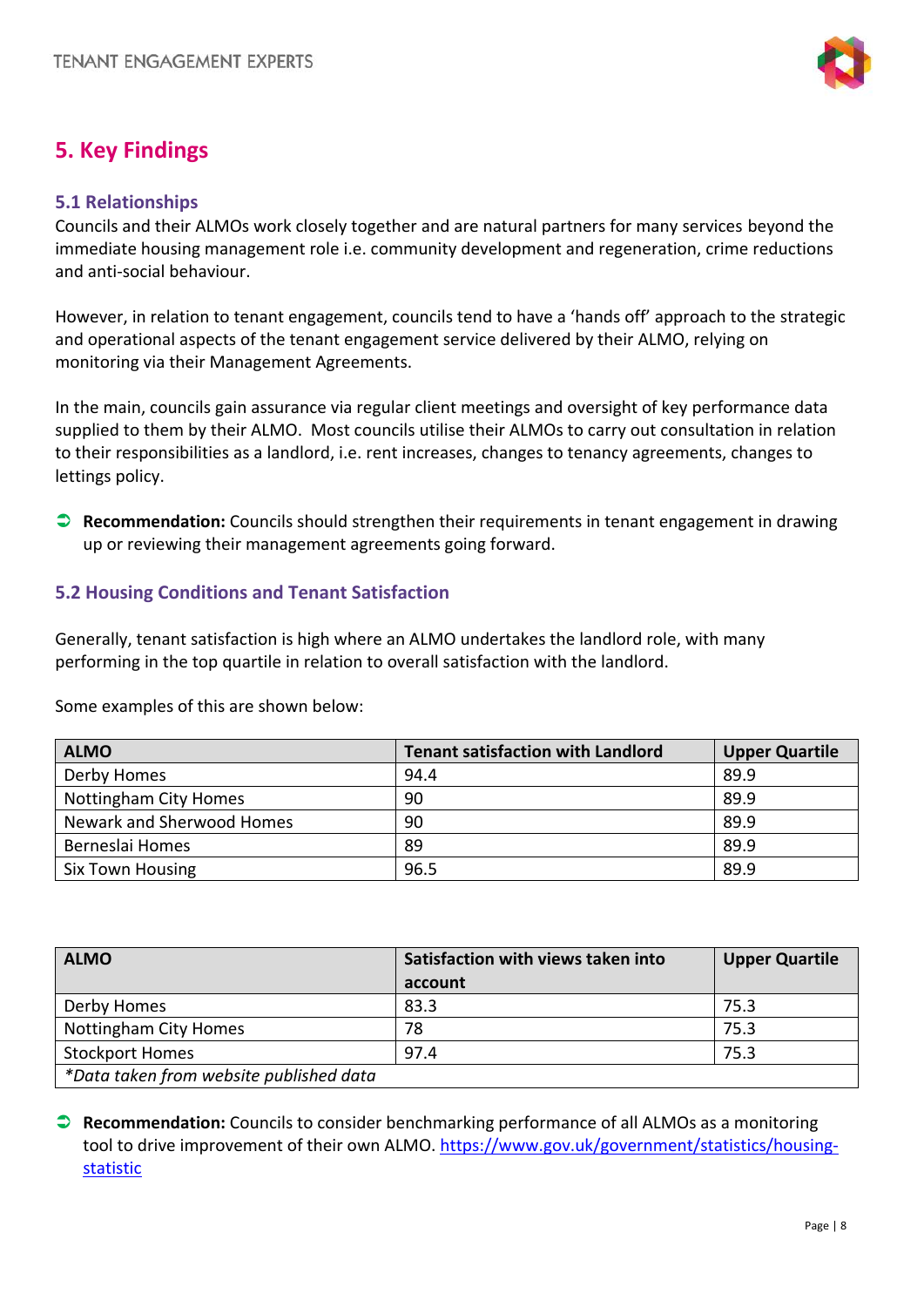

#### **5.3 Key Performance Indicators (KPIs)**

There is a mixed approach to the use of KPIs for tenant engagement, with some ALMOs looking to improve their use of KPIs. A significant number of respondents said they have no specific KPIs for tenant engagement, whilst others use the HouseMark's survey of tenants and residents (STAR) survey questions as the basis for, or replacement for, their KPIs.

- Percentage of tenants satisfied with opportunities to be involved, and;
- Percentage of tenants satisfied that their views are listened to and acted upon.

A few organisations had KPIs that included:

- Percentage of engaged tenants levels, including involvement from Black, Asian and minority ethnic communities
- Numbers of tenants undertaking training organised by the ALMO
- Attendance at meetings
- Percentage of new customer unique profiles completed
- Number of tenant engagement interventions carried out
- Number of residents actively involved in developing housing services
- Number of scrutiny reviews completed
- Number of scrutiny review recommendations completed
- Number of actions arising from estate walkabouts
- Number of actions from estate walkabout resolved, and;
- Net Promoter Score i.e. would you recommend our company to a friend or family

#### **Recommendation:**

 $\bullet$  ALMOs, with their council, consider establishing a set of their own specific KPIs linked to tenant engagement. Consider using tools like HouseMark and data such as net promoter scores.

#### **Good Practice**

#### **St Leger Homes of Doncaster**

Introduced a new KPI that relies on their new customer involvement model to capture improvements and outcomes made as a result of tenant involvement. Links to customer involvement priorities and measuring success against each priority.

#### **5.4 Tenant Engagement Strategies**

All respondents had a tenant engagement strategy in place. The majority of respondents to the survey stated that responsibility for tenant engagement is delegated to the ALMO, but the council has oversight or approves all ALMO policies and strategies.

A tenant engagement strategy should set out the commitment to, and purpose of, tenant engagement. It should detail how tenants will be engaged and how councils/ALMOs will support tenant involvement in decision making, service and policy development, scrutiny and improvement, and the complaints process.

#### **Recommendation:**

 Tenant engagement strategy to link directly to council' corporate/business plan and ALMO's own business/delivery plan. It should set out how the strategy will be resourced, how outcomes are monitored, measured and that these are reported consistently and regularly. Achievements in tenant engagement should be celebrated and publicised.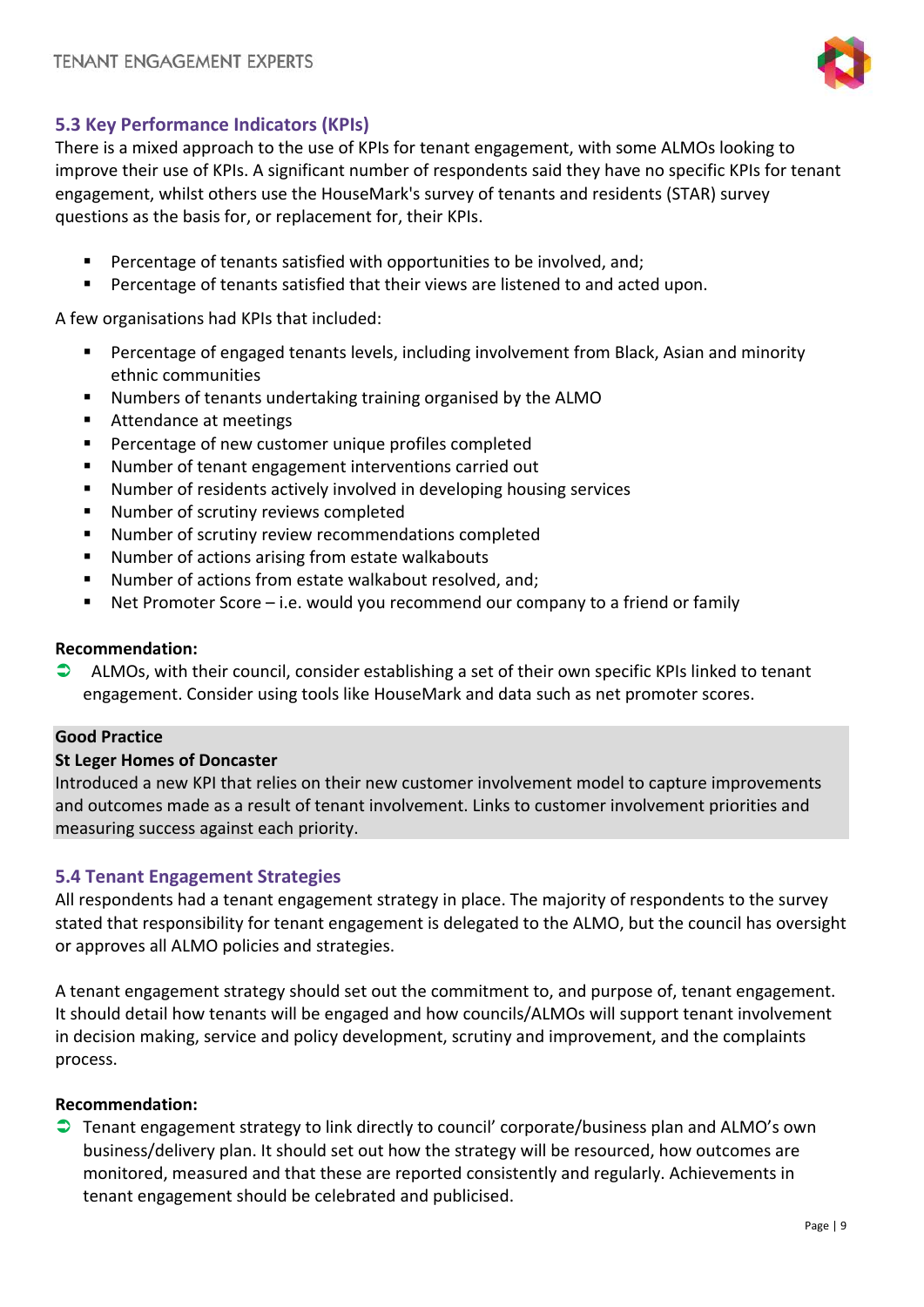

 **Recommendation:** Council should ensure the ALMO's tenant engagement strategy is reviewed at least every three years and the action plan reviewed and updated on a yearly basis.

**LGA/Tpas report into Engaging and Empowering Tenants in Council-Owned Housing** provides a clear picture of engagement within council-owned homes and should be used to spark discussion and ideas into what more should and can be done. The report sets Good Practice Principles for engagement and that good practice must be part of a tenant engagement approach.

The key to effective tenant engagement is a commitment throughout the council and ALMO, from Elected Members, Boards and executive teams right to the front line.

#### **5.5 Regulation**

The Regulator of Social Housing (RSH) regulates registered providers (RPs) of social housing (including councils) to promote a viable, efficient and well-governed social housing sector that is able to deliver homes that meet a range of needs.

The Regulator's role in tenant engagement is clearly linked to the Consumer Standards. Consumer Standards have been set so that tenants, landlords and stakeholders know the outcomes that are expected and to enable tenants to effectively hold their landlords to account. Action may be taken if these standards are breached or where there is a potential for serious detriment to tenants.

There are four **Consumer Standards** two of which have clear links to tenant engagement.

#### **Tenant Involvement and Empowerment Standard**

- Customer service, choice and complaints
- **Involvement and empowerment**
- Understanding and responding to the diverse needs of tenants

#### **Neighbourhood and Community Standard**

- Neighbourhood management
- Local area co-operation
- Anti-social behaviour

The council, as the landlord of the housing stock (Housing Revenue Account), is ultimately responsible for compliance with the standards prescribed by the Regulator, even where the housing function or service has been delegated to an ALMO.

**Recommendation:** There is a need to ensure that a higher priority is given within councils to gaining assurance that their ALMOs are complying with the RSH Consumer Regulatory Standards.

The RSH proposes registered providers should engage with their tenants, listen to tenants and give them the opportunity to make their views heard.

- **Recommendation:** RPs must see tenant engagement as a key indicator of organisational culture.
- **Recommendation**: Tenant engagement runs through all the standards, however, a good place to start when assessing an ALMOs performance in relation to tenant engagement is the Tenant Involvement and Empowerment Standard.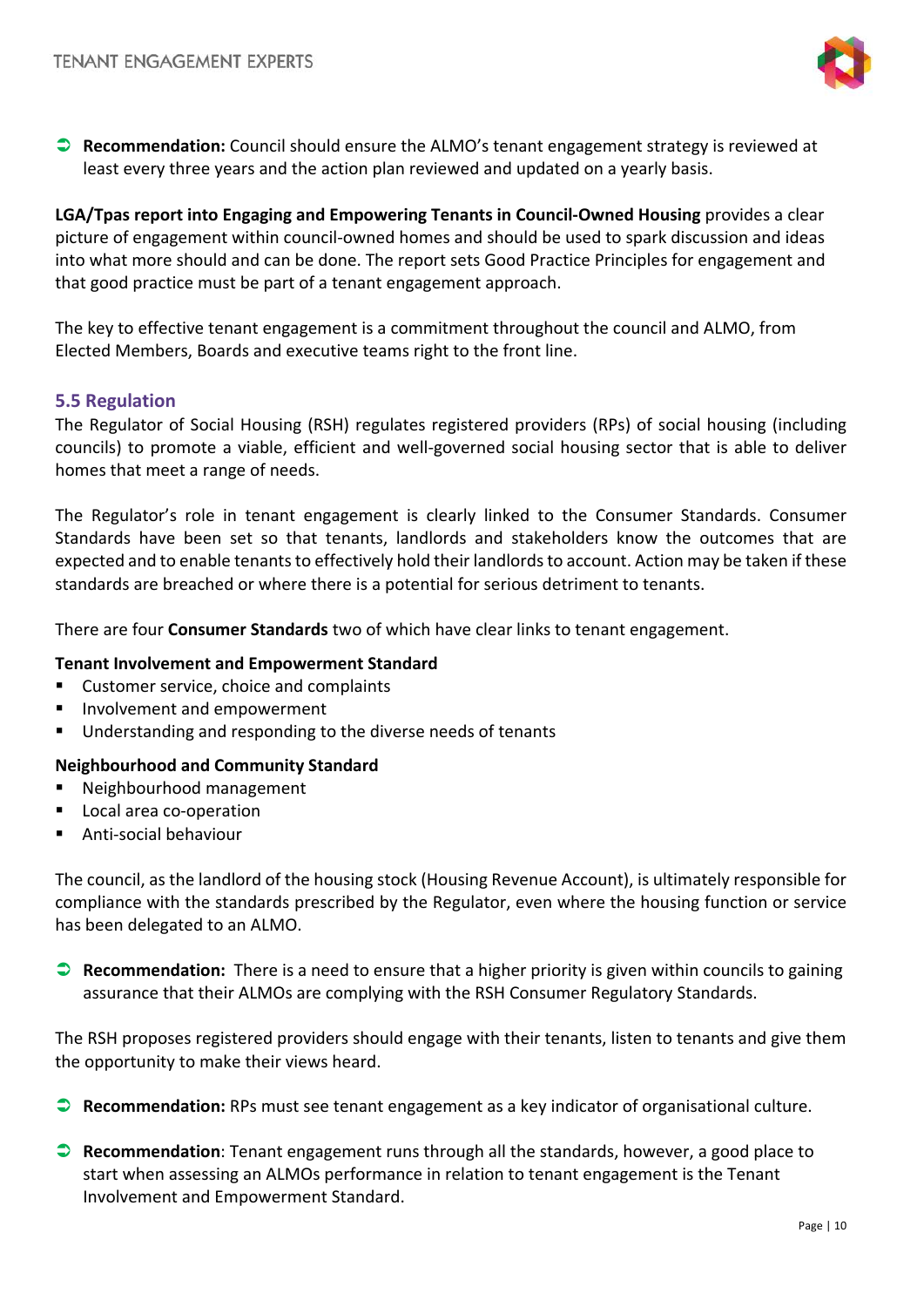

Good governance is seen by the RSH as critical in managing risk effectively.

 **Recommendation**: A RPs governing body and in the case of ALMOs, the council, must ensure that it has effective oversight via timely and accurate reporting, and that it understands what assurance it has that risks are being identified, managed and monitored, with escalation mechanisms where appropriate.

Effective assurance is seen by the RSH as being through relying on good quality data, and maintaining compliance requires effective systems.

 **Recommendation:** Providers should understand and be able to demonstrate compliance across all aspects of the Consumer Standards, including how they engage with their tenants, how they deal with neighbourhood issues, and how they allocate their homes.

The RSH states that complying with the consumer standards should not solely be driven by the requirement to do so from the Regulator.

**Recommendation**: Any registered provider should seek to achieve a well-run business, by focusing on, and delivering, the right outcomes and establishing and maintaining effective relationships with tenants and other stakeholders, as well as managing any potential reputational risk.

Many RPs utilise a self-assessment tool to provide strategic and board oversight in relation to how they perform against the standards. This does not appear to be an approach adopted by councils or ALMOs to date.

 **Recommendation:** Consider the utilisation of a self-assessment tool to provide strategic and board oversight in relation to performance against RSH consumer tenant engagement standards.

#### **5.6 Governance and Decision Making at Board Level**

ALMOs are companies run by a Board of Directors, usually made up of independent, council and tenant board members. Tenant board membership ensures tenants are represented at the highest level and whilst they do not speak for all tenants, they can help ensure that the focus on tenant issues is maintained.

The Board is also responsible for ensuring the ALMO meets all regulatory and legal requirements.

 **Recommendation**: Councils should have oversight over the ALMOs governance arrangements and ensure the board is operating to good governance standards and meeting all the RSH's Consumer Standards.

#### **5.7 Empowering Communities**

A vital outcome of successful tenant engagement is the transference of power from organisations to tenants and communities, resulting in resident focussed outcomes. ALMOs have from their inception encouraged tenants to take up places in their structures and have provided a framework for tenants to engage, from formal board membership to formal and informal tenant engagement and community based interventions.

Genuine engagement of tenants can help balance the power relationship and ensure that councils and ALMOs work in the best interest of tenants.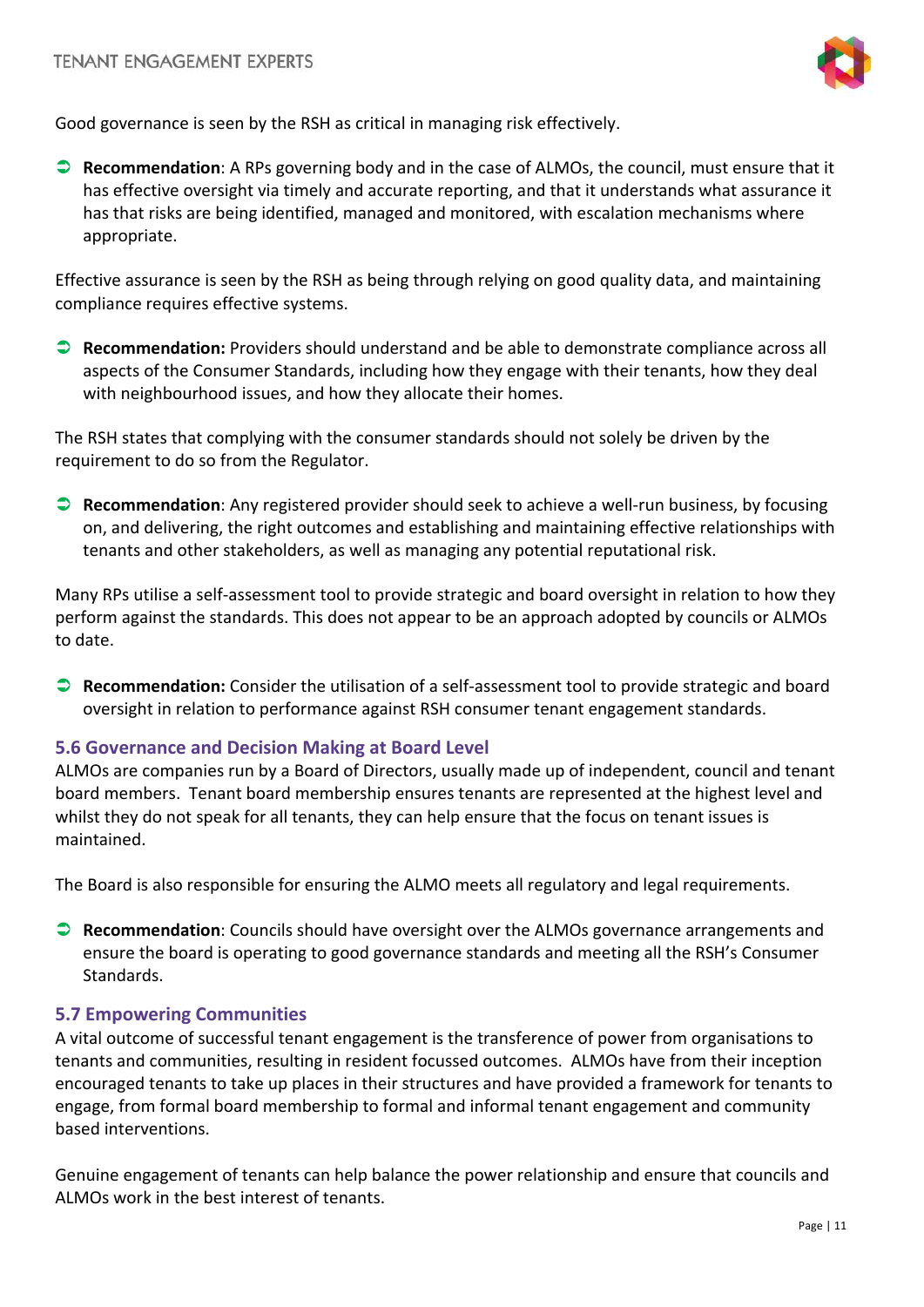

 **Recommendation**: Councils should measure the activities and success of the ALMO in engaging residents in formal structures.

#### **National Federation of ALMOs – Every Voice Counts: a spotlight in tenant engagement**

The report focuses on how tenants are involved in setting the Governance Framework, monitoring/scrutinising performance and reporting back to the board, with most ALMOs choosing to have Tenant Board Members to ensure the tenant voice is heard.

ALMOs have robust processes to ensure that the information from tenant engagement is fed into the governance system. These change from ALMO to ALMO depending on tenant feedback and local needs. They also include a range of methods to communicate the outcomes of engagement – the "You Said – We Did" element of the feedback loop.

- **Recommendation:** ALMOs must ensure openness and transparency is seen as a key cultural characteristic. Feeding back through a range of media methods. Councils must work alongside the ALMO to ensure any documentation links to the council's website or communications
- **Recommendation:** ALMOs and councils consider good practice examples as a way of improving openness and transparency.

#### **The London Assembly Report on Tenant Engagement**

This report was published in the wake of the Grenfell Tower tragedy. *Hearing Resident Voices in Social Housing* (November 2018) suggested a useful set of principles:

- Co-design services with residents from the outset;
- Co-design the resident engagement structure;
- Show residents how contributions are used to take decisions;
- Commit to transparency: full and open access to information;
- Clear, simple and easy procedure for complaints;
- Buy-in from housing officers: face to face engagement;
- Support and work with independent self-organised and representative tenant groups.

#### **Good Practice Examples**

#### **Cheltenham Borough Homes (CBH)**

Disabled Community Forum (DCF) and the Polish Community Forum (PCF) set up to help bring communities together and to empower those in need of extra help. The forums eventually formed their own independent peer groups. E.g. the formation of the Oasis Ability Hub and the Cheltenham Polish Tenants and Residents' Association (CP TARA), which have become key partners of CBH. Both groups are forging new relationships with local businesses, developing innovative ways of setting up peer support and organising various social activities to form new social networks.

#### **Stockport Homes**

Working together with Starting Point Community Learning Partnership, Stockport Homes is tackling digital and social exclusions in their communities, targeting the hardest to reach by using motivators such as food, health and family ancestry.

The partnership has supported communities to gain external funding. It has developed local "Digital Heroes" and increased local capacity through training Stockport Homes' staff volunteers to deliver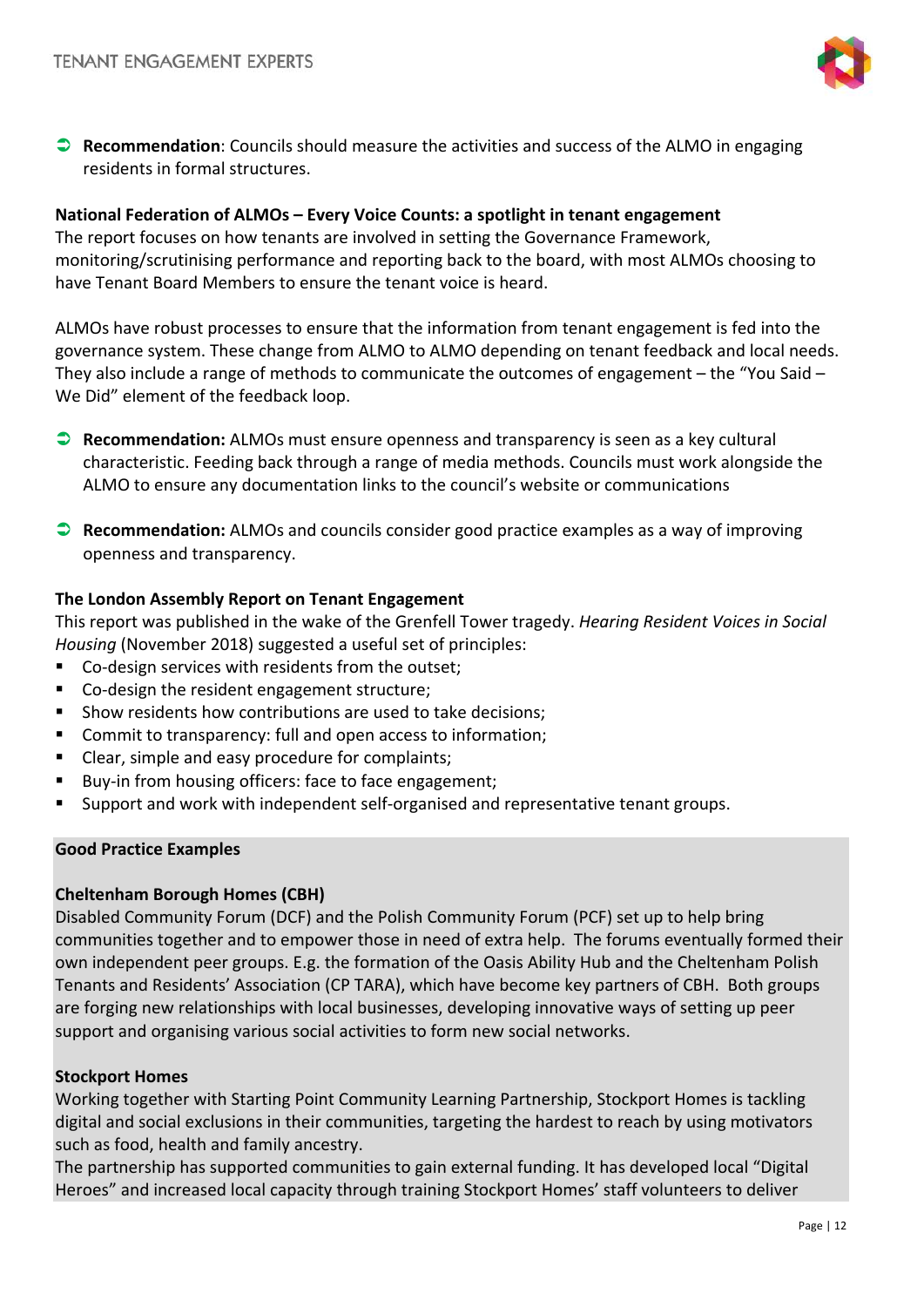

community and drop-in digital sessions. It has also created a social enterprise, the Windmill Coffee Shop, which employs excluded young people and reinvests profits into local communities.

#### **5.8 Involving Everyone**

Most ALMOs offer a range of activities to engage and obtain resident feedback to ensure that a wider range of views are captured rather than the same few influencers on behalf of many. Popular activities tend to be estate/area or locality based with support for tenant and resident groups and estate walkabouts. Some ALMOs have moved to a more ad hoc approach, i.e. inviting tenants to participate in a Task and Finish Approach.

However, traditional engagement structures do not work for everyone and ALMOs are continually developing and investing in a range of initiatives which support wider participation. This includes mechanisms for hard to reach groups such as; youth, the older generation, those who are digitally excluded, BAME communities, LGBTI people and those with disabilities.

The effectiveness of tenant engagement activities must be evaluated regularly to see they are effective and benefit both tenants and the organisation.

 **Recommendation**: Councils should work alongside the ALMO to ensure it provides, and regularly reviews, a framework for tenant engagement in order to meet the wider tenant base and diverse community profile changes and demands successfully.

Digital platforms can enable greater opportunities for engagement and broaden the reach and sometimes the quality of engagement. How digitalisation is approached depends on the provider's knowledge of their tenants and links closely to customer insight.

 **Recommendation:** Councils should ensure that their ALMO has a customer-focussed approach to digitalisation and that it is designed by the customer for the customer.

The majority of ALMOs provide training to tenants. ALMOs need to resource and provide high quality support, mentoring and training of tenants to ensure meaningful tenant engagement.

**Recommendation:** Councils must ensure ALMOs are providing adequate resources for tenant engagement and that information on training opportunities, financial and officer support is well publicised

**Attitudes to Social Housing Tenants:** A report published by Ministry for Housing Communities and Local Government (MHCLG) in July 2019 shared findings from the British Social Attitudes survey on a number of matters relating to social housing.

Key findings with regards to engagement included:

- Social tenants' engagement with activities in relation to their housing was found to be limited, with most social renters reporting that they had not any interaction over the last 12 months.
- Looking at the ways people have been involved, the survey shows that online engagement has been just as important as meetings.

**Consumer Regulation Review – 2018/19 – Regulator of Social Housing:** The Tenant Involvement and Empowerment Standard sets out expectations of how RPs should: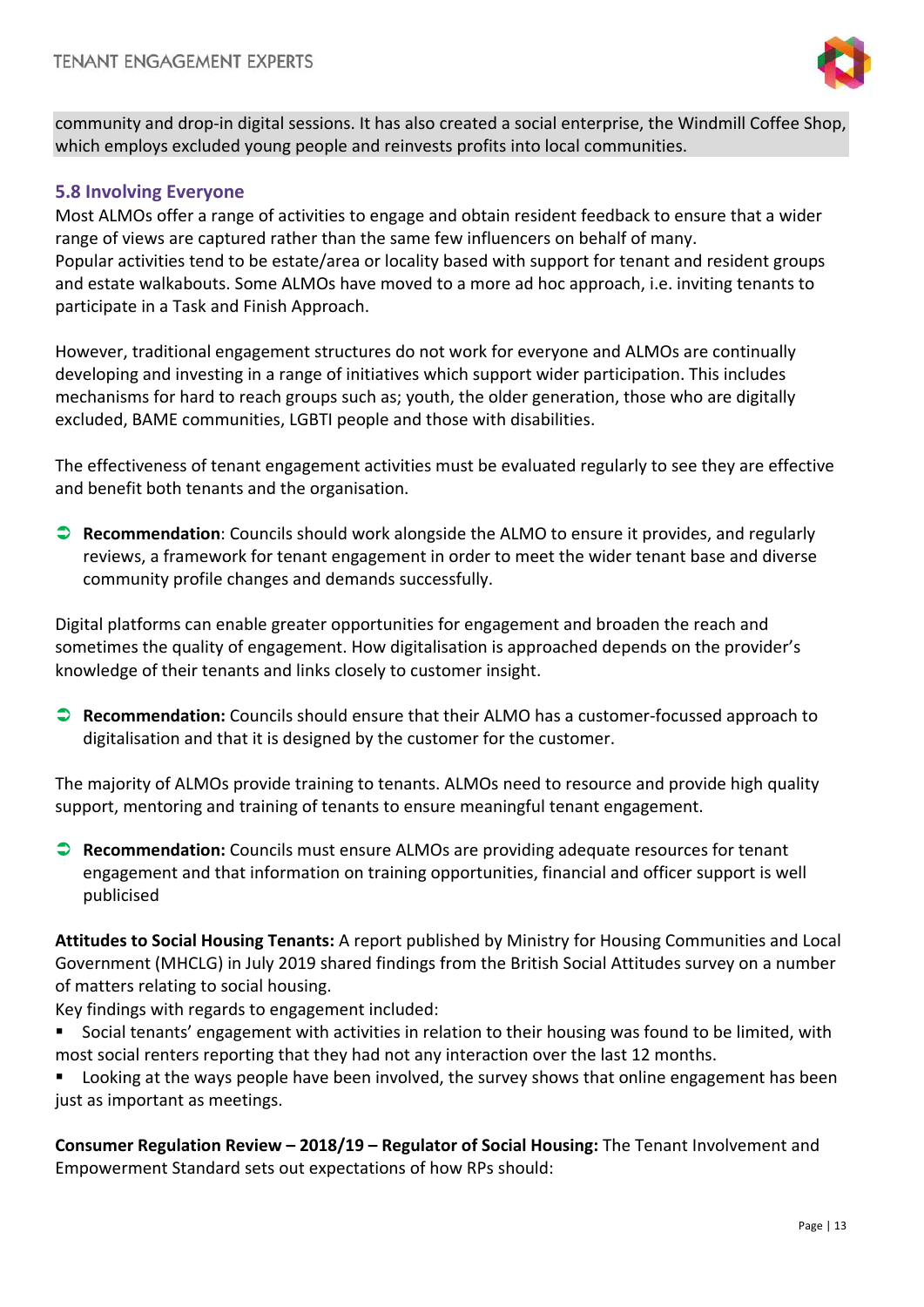

**Treat their tenants and the importance of demonstrating that they understand the different needs** of tenants including those with additional support needs.

 Communicate with and listen to their tenants. This is particularly important where registered providers are proposing a change in landlord for one or more of their tenants or a significant change in their management arrangements.

**Recommendation**: Councils should ensure any changes to the management agreement have been consulted with tenants.

#### **Good Practice Examples**

**Newark and Sherwood Homes** Measures number of actions raised during Estate Walkabouts and the number of actions raised from Estate Walkabouts resolved.

**Shropshire Towns and Rural (STAR) Housing** Utilises two area panels to involve tenants. Panel activities include choosing service scrutiny areas; setting area standards and targets; approving grants for community activities, and monitoring performance of housing services in their area.

**Wolverhampton Homes** Holds regular 'Get Togethers', led by the Chief Executive/Director and one Board Member, are structured but informal meetings. These are publicised widely and are open to all tenants.

**Colchester Borough Homes** Have a team of tenant\leaseholder Quality Assurance Advisors (QAAs), who monitor the Estate Management Strategy alongside the quality of maintenance and cleaning contracts within their blocks/estates and surrounding areas.

#### **Rykneld Homes (RH) – Working with Diverse Groups**

Was awarded a Housing Innovation Award for Most Innovative Community Engagement. RH established a Community Improvers Group, which works with 11-19 year olds to develop life skills and work for the benefit of local communities. The group gets involve in a diverse range of opportunities, including:

Community projects, such as clean-ups, garden improvements, cooking programmes, learning how homelessness and having their say about North East Derbyshire District Council can support young people;

- Scrutinising written materials to ensure they are easy to understand, and;
- Mentoring other young people. Community Improvers earn points through the Dreamscheme which they can exchange for rewards and days out.

•

**Dacorum Borough Council – Digital Engagement** Dacorum has rolled out digital skills training in sheltered schemes. This was a result of 60% of older people not being active on line. One tenant is now a digital champion and can explain how 'going digital' has improved his access to a number of opportunities he never had before and meeting up with old friends via social media has reduced his sense of isolation.

**Hull City Council – High Rise** Has a Multi-Storey Living Group, the members of which all live in the city's 28 high-rise blocks or the 452 low-rise blocks, has had a profound effect on improving both the services and the quality of life for residents.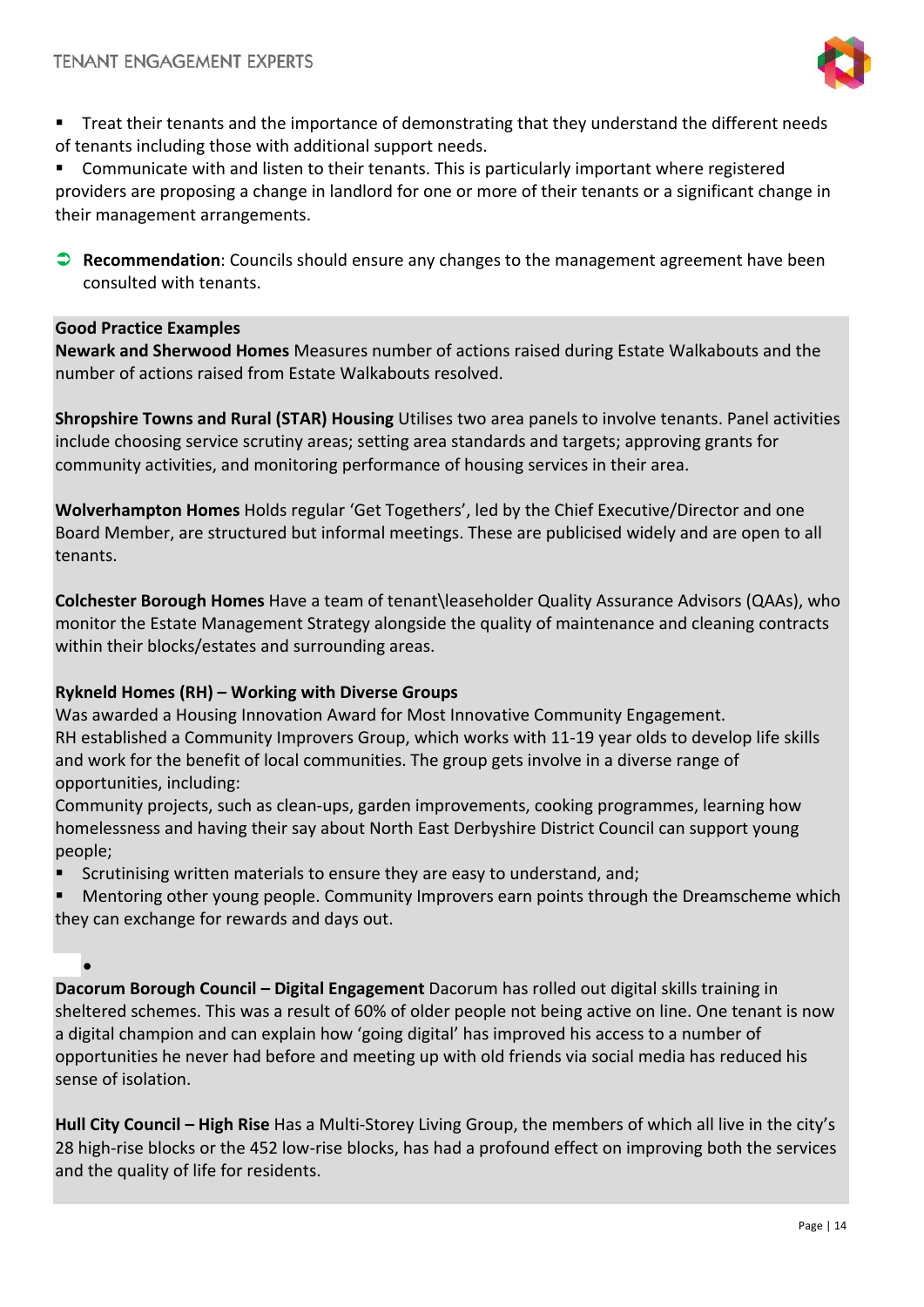

**Oxford City Council – High Rise** Commenced a tower block refurbishment project where residents are involved in procurement of contactors and architects and are also involved in the evaluation of contractors and at the interview stage. There is a dedicated resident liaison officer for refurbishment and housing development that sits within the Tenant Engagement Team.

**Housing Leeds – High Rise** Has a high-rise tenant engagement group (116 blocks) that has worked together to create a high-rise strategy and meets regularly to review safety and service performance.

#### **5.9 Complaints**

The Tenant Involvement and Empowerment Standard states that providers will:

 Provide choices, information and communication that is appropriate to the diverse needs of their tenants in the delivery of all the standards.

 Have an approach to complaints that is clear, simple and accessible that ensures that complaints are resolved promptly, politely and fairly.

Councils and ALMOs usually operate a two-stage process with an option to refer the complaint to a designated person, usually an MP or a Tenant's Panel.

The Social Housing Green Paper has questioned the effectiveness of the democratic filter, which forces social housing tenants to approach a politician or a Tenants Panel; or wait eight weeks before they can access the Housing Ombudsman service. The paper also suggests that providers consider the need for independent advocacy and mediation services as a positive direction for tenants.

 **Recommendation:** Councils and ALMOs consider independent advocacy and mediation services should be offered to tenants within the complaint policy/procedures.

The Housing Ombudsman has recently announced changes to the way it will be dealing with complaints, with implications for both landlords and tenants.

- The introduction of a new "severe maladministration" fining higher fees for landlords and the halving of complaint resolution times.
- Powers to investigate whether shortcomings were indicative of systemic failings, with any found being reported to the RSH.
- Expectations that landlords maintain complaints procedure in accordance with the Housing Ombudsman's best practice.
- A new power to prevent complaints from becoming lost when referred back to landlords by requiring landlords to report results to the Ombudsman.

#### **Good Practice Examples**

**Derwent Living** Offers a mediation service provided by both trained tenants and staff in relation to complaint resolution and neighbour disputes.

**Asra Housing Association** Use complaints in service design with the initial aim to 'humanise' the complaints system with a whole organisation training programme focusing on:

- A positive response to first time fixing is seen as critical
- Improving the customer experience by only dealing with one person
- Development of scripts so that everyone can deal with queries and questions
- Customers were involved in road testing the diagnostics and journey mapping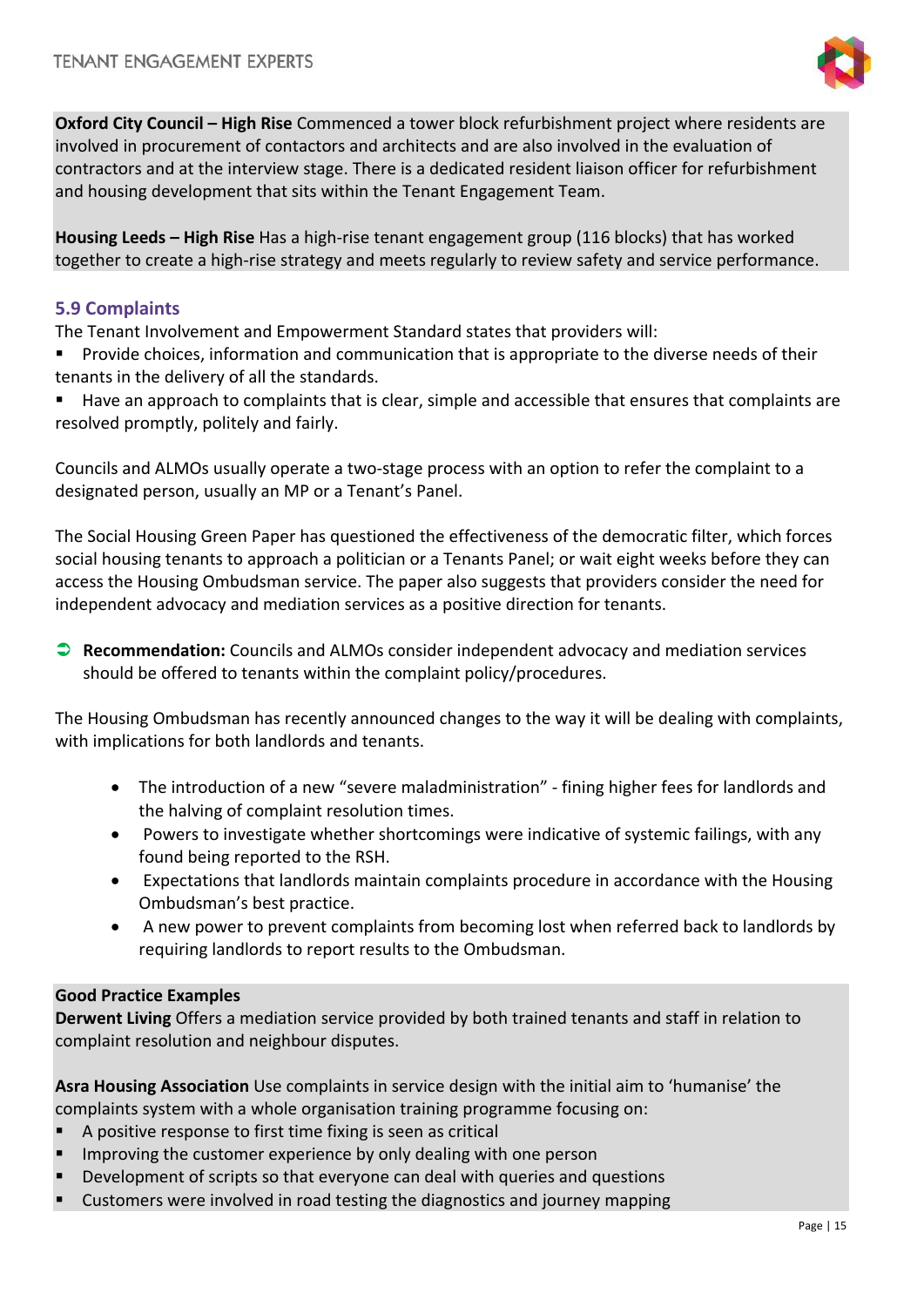

- Staff empowered to deal with and resolve complaints there and then.
- Resulting in an improvement of satisfaction with complaints from 64% to 96%.

The key to effective tenant engagement is a commitment throughout the council and ALMO, from Elected Members, Boards and Executive Teams right to the front line. The 'Every Voice Counts' report into tenant engagement focusses on the fact that a complaint is the first, and in some cases the only way, that tenants engage with the ALMO.

- **Recommendation:** It is essential that ALMOs operate a comprehensive complaints framework, with tenants involved in the development of these frameworks and in the scrutiny of complaints.
- **Recommendation:** ALMOs and councils consider good practice examples as a way of improving openness and transparency.

**The Consumer Regulation Review** states the importance of resident communication where registered providers are proposing a change in landlord for one or more of their tenants or a significant change in their management arrangements.

**Recommendation:** Councils should ensure any changes to the management agreement have been consulted with tenants**.**

#### **5.10 Tenant Scrutiny**

Most ALMOs have a resident led scrutiny framework in place that compliments their democratic scrutiny processes and the councils/ALMOs governance. Many providers see this as an essential tool to achieve a co-regulatory approach.

 **Recommendation:** Councils and ALMOs should see resident led scrutiny as providing information at council/ALMO monitoring meetings, which ensures resident challenge and influence and holding the ALMO to account for its performance.

#### **Good Practice Examples**

**Homes in Sedgemoor** Held a one-day boot camp facilitated by Tpas to scrutinise the resident newsletter (value for money and readership). The report and the recommendations were included on the Board agenda.

**Swindon Borough Council** Has a panel of five resident members who decide which area of the service to scrutinise, using data provided by managers. A six-stage process of review is used to ensure services provide value for money without compromising quality.

**Croydon Council** Has a scrutiny group which is given complete autonomy on what they can scrutinise.

#### **5.11 Tenancy Audits and Customer Insight**

Robust tenancy audits are a way of obtaining profile information.

Tenancy audits are also away to improve tenant engagement and actively recruit tenants into the involvement framework.

 **Recommendation:** ALMOs must collect and use this insight to proactively increase take-up of tenant engagement and improve services.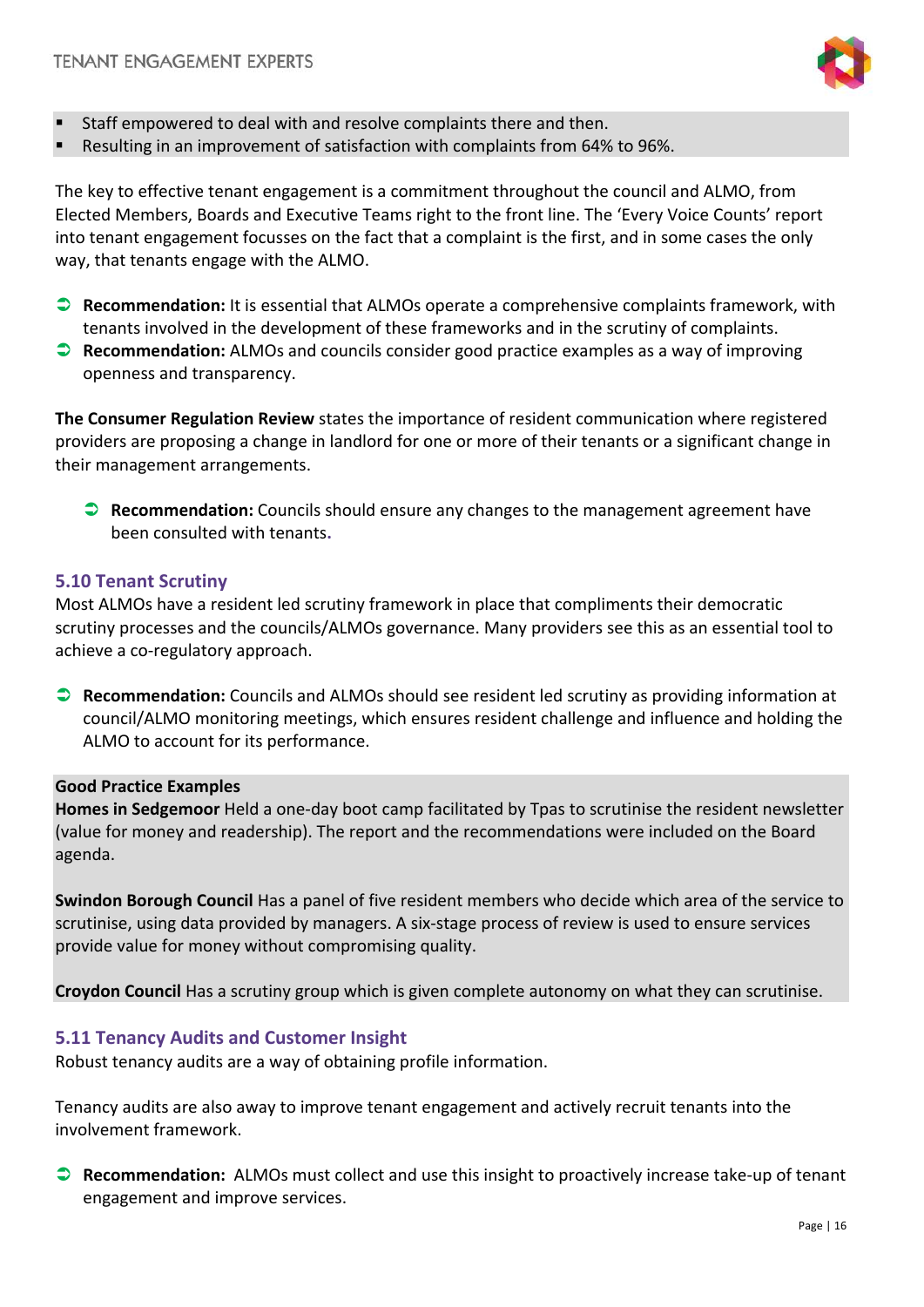

#### **Good Practice Examples**

**Colchester Borough Homes** Carry out regular tenancy audits funded by the council. The audits identify residents who are in need of support, emergency works, tenancy fraud and empty homes.

**Gedling Borough Council** Audits have strengthened its face to face engagement with residents to help teams develop more customer-centred service plans and get a deeper insight into the needs of local people. The 'Gedling Conversation' is an annual campaign which provides face to face opportunities for questions and solutions.

**Hull City Council** Collect profile information in relation to engaged tenants on a quarterly basis and compare the findings with the overall customer profile. By comparing profile data, Resident Engagement Officers are able to target their work in order to engage with groups that are under-represented.

#### **5.12 Measuring Outcomes and Impact of Engagement**

Measuring the impact of tenant engagement has been reported as a challenge by councils. The Local Government Association/Tpas report on Engaging and Empowering Tenants, found that many councils felt this is the key to challenging the perception of tenant engagement as a service.

There has been a mixed response in this research in relation to how often impact assessments for tenant engagement are carried out, with 6 respondents saying these are not carried out, 6 respondents saying they are carried out after every tenant engagement activity, and 3 respondents saying they are carried out for new tenant engagement activities or when tenants have been involved in a new policy/strategy/ procedure.

All other respondents said they complete impact assessments for tenant engagement either regularly, every 6 months, annually, every 2 years or every 3 years.

 **Recommendation:** Council and ALMO to agree a framework and timescales on what/how/when to carry out tenant engagement assessments and how outcomes are fully shared with their council.

#### **Good Practice Examples**

**Nottingham City Homes (NCH)** Customer Excellence Panel use a self-assessment form to measure whether or not NCH is delivering the service that tenants and leaseholders expect. This is assessed through a combination of performance measures, customer satisfaction data and service managers' selfassessment against the NCH promises. The panel completes assessments of how the company if performing against the 4 Star Promises at the end of each financial year.

**Bassetlaw District Council (BDC)** Carry out an annual impact assessment report, which includes the annual social impact. BDC are clear on their purpose for engagement, which is:

- Improving accountability;
- Improving social capital, and;
- Improving services.

In partnership with tenants and leaseholders they assess impact and value for money with a set of indicators that show high, medium and low impact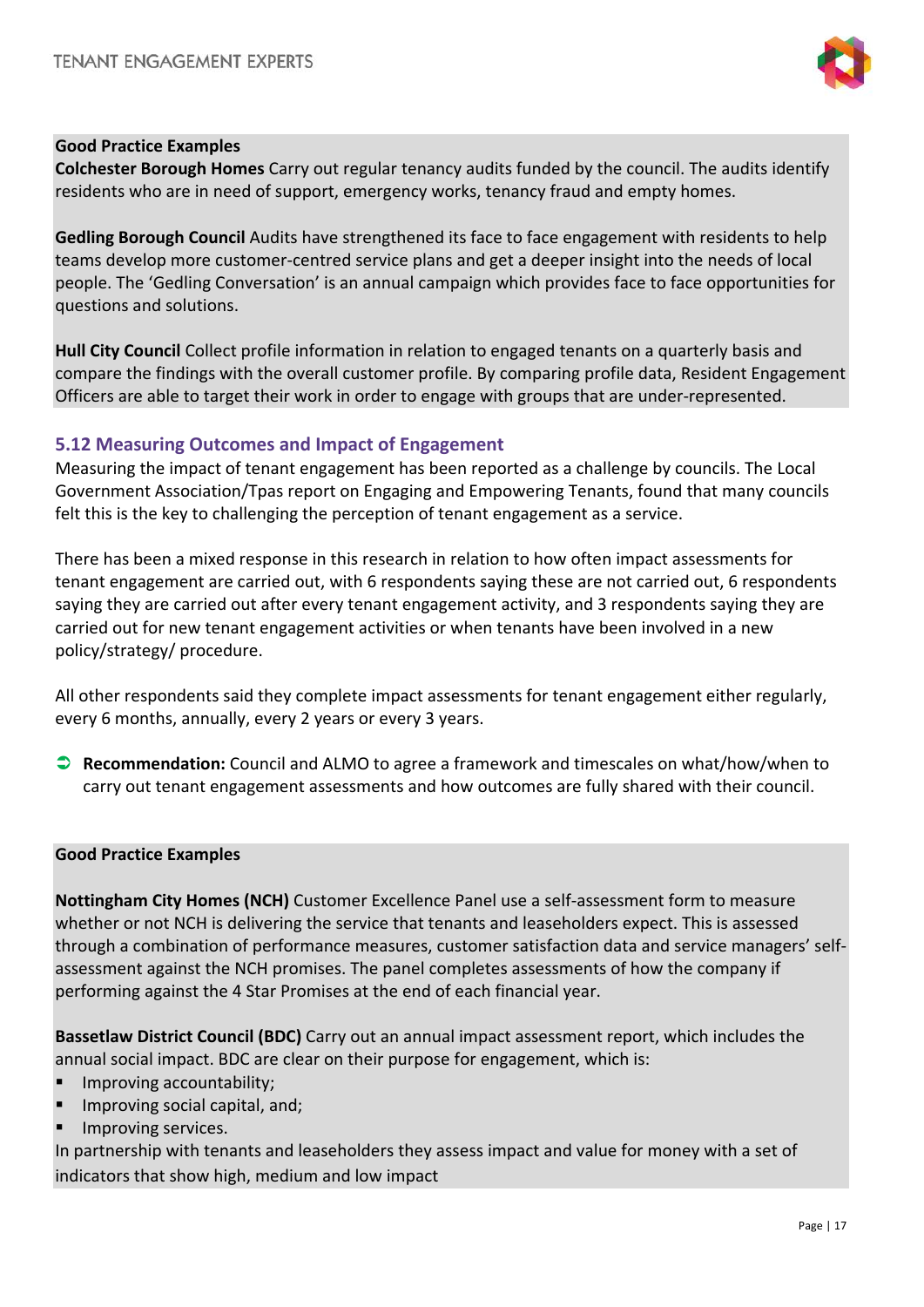

#### **5.13 When can tenants go direct to the council?**

The responses to the question asking under what circumstances can tenants and residents go directly to the council seems to have been interpreted differently by respondents, with some taking it as referring to their complaints process.

The majority of respondents stated that tenants and residents can go directly to the council through the local democratic process. However, six respondents said tenants and residents can go directly to the council at any time, whilst seven respondents said the tenants could go directly to the council regarding community safety, new build schemes, regeneration, whistleblowing, housing appeals and reviews linked to allocations, waste and recycling.

Two respondents said that the council would not engage directly with tenants and residents in matters that had been delegated to the ALMO. The remaining respondents said that they would engage direct with tenants if looking at:

- New developments or significant redevelopment/regeneration
- Housing strategy and planning
- **Policies and strategies where the council is still the lead e.g. allocations, homelessness, rent** setting
- **HRA business plan**
- Rent reviews
- **•** Options appraisals
- **Bringing the service back in-house**
- Changes to tenancy agreements
- **Fire safety**
- **Recommendation:** Councils should provide a route for their tenants to engage directly in circumstances where the tenant or leaseholder has real concerns that they do not feel are being addressed or heard by the ALMO.
- **Recommendation:** It is essential that all councils provide their tenants and leaseholders with a direct route for whistleblowing in relation to their ALMO

#### **5.14 Tenants understanding of the ALMO**

This research found that tenants often struggle to understand the difference between the role of the council as their landlord and their ALMO as the landlords managing agent.

- **Recommendation:** Councils should provide clear and regular communication with their tenants in relation to their role as landlord and the services carried out by their ALMO on their behalf.
- **Recommendation:** Councils, if they do not already do so, should provide narrative within the ALMOs annual reports to tenants affirming their support of the work that their ALMO has done/is doing.
- **Recommendation:** Councils and Elected Members should consider undertaking reality checks of their ALMOs engagement activity and attend key engagement events, major review of policies, development of key corporate objectives, etc. This will also increase the understanding of tenants in their respective roles.